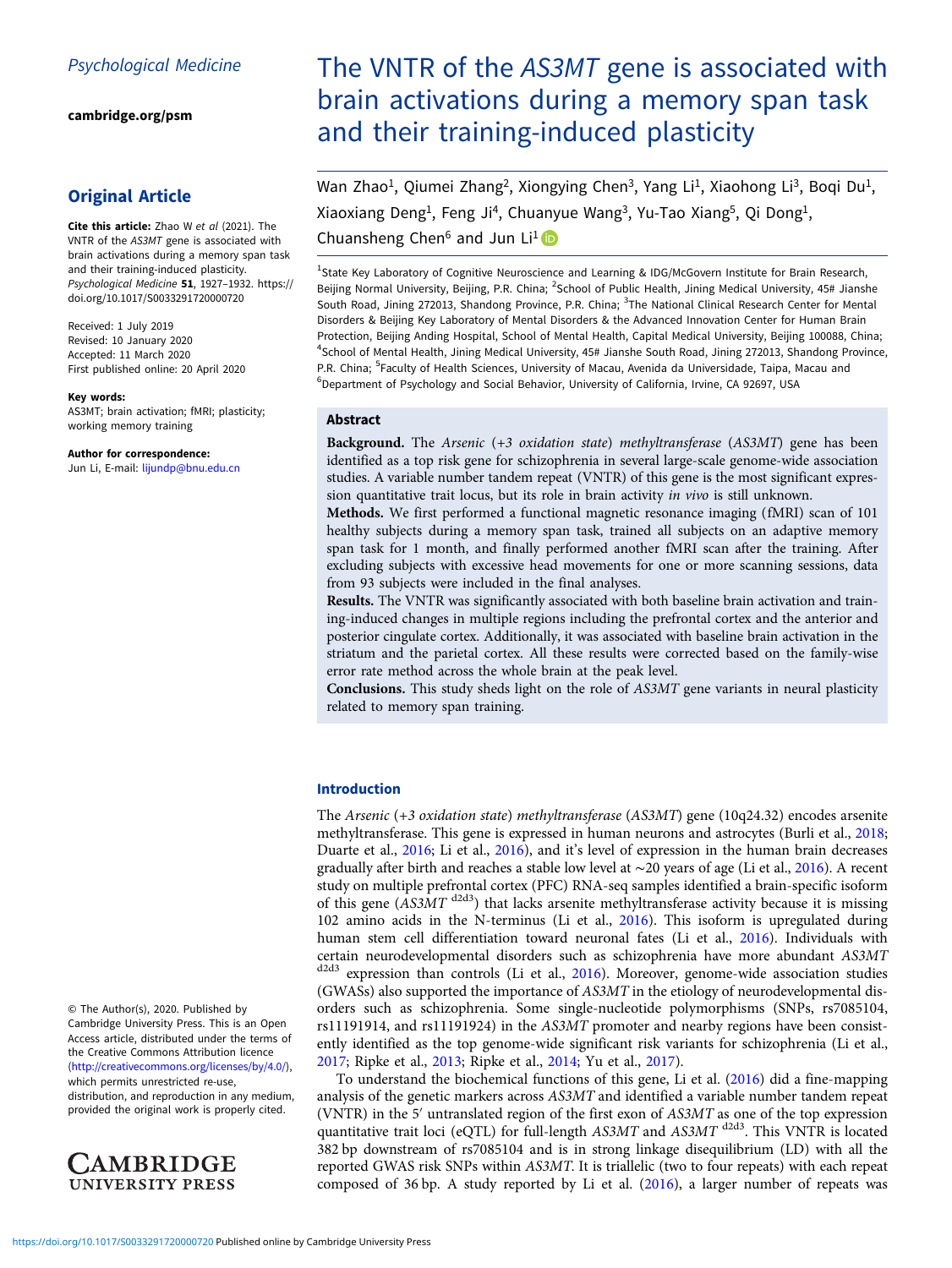associated with less methylation at a CpG island in exon 3 of AS3MT and greater expression of AS3MT d2d3.

Taken together, AS3MT is clearly implicated in both normal neurodevelopment and neurodevelopmental disorders such as schizophrenia and its VNTR is the functional polymorphism. However, no research has explicated the neural basis of the link between this VNTR and the cognitive impairment associated with schizophrenia. The current study tested the contribution of the VNTR to brain activation during a working memory task and to neuroplasticity induced by a month-long working memory training. Because schizophrenia has been associated with reduced PFC activation during working memory (Minzenberg, Laird, Thelen, Carter, & Glahn, [2009](#page-5-0)) and disrupted neural plasticity (Forsyth & Lewis, [2017;](#page-5-0) Meyer-Lindenberg & Tost, [2014\)](#page-5-0), we hypothesized that more repeats of this VNTR would be associated with lower PFC activation and plasticity.

#### Methods

The protocol of this study was approved by the Institutional Review Board of the Institute of Cognitive Neuroscience and Learning at Beijing Normal University. All the subjects gave their written informed consent for this study.

#### **Subjects**

Healthy undergraduate students  $(N = 101)$  were recruited from Beijing Normal University in China through an internet advertisement. They were interviewed by experienced psychiatrists to screen for potential mental disorders. All subjects received memory span training for 4 weeks (five 30- to 40-min sessions per week, 20 sessions in total) under the supervision of research assistants who were graduate students in psychology. They were administered a cognitive assessment and were scanned using functional magnetic resonance imaging (fMRI) both before and after the training.

#### Training task

The training program was developed based on a visual-spatial span task (see online Supplementary Fig. S1A). Stimuli were green squares presented sequentially in a  $5 \times 5$  gray grid (25 squares in total) on a computer screen. Each stimulus was presented for 500 ms with an interstimulus interval of 500 ms. After the presentation of the last stimulus, there was a 1000 ms intermission screen followed by an empty grid. Subjects were required to remember both the location and the order of all stimuli and to respond by repeating the sequence on an empty grid. The difficulty level was determined by the length of the sequence, which was automatically increased by 1 if subjects made five continuous correct responses on their current difficulty level. The training started with three stimuli. All subjects had to finish 80 trials for each session (lasting 30–40 min).

#### fMRI task

The fMRI task included the memory condition and the baseline condition (see online Supplemental Fig. S1B). The stimuli were presented in cue-probe pairs. The memory condition used the same cue stimuli as those used for training (see above), except that the number of stimuli was set at 5. The probe stimulus was

a green Arabic number within the empty grid. Subjects were asked to judge whether the Arabic number indicated the correct order of the cue stimuli. For the baseline condition, the cue stimuli were five red squares presented in the same order (top left corner→top right corner→bottom right corner→bottom left corner→center) across all trials. The probe stimuli for the baseline condition were the same as those for the memory condition except that the Arabic number was red. The fMRI task included 72 memory trials and 36 baseline trials (108 trials in total). Each trial started with a fixation cross for 500 ms, followed by five sequentially presented cue stimuli. Each cue stimulus was presented for 500 ms, with a 500 ms interstimulus interval. The total time for the presentation of cue stimuli was 4500 ms. After a 1000 ms intermission screen, probe stimuli were presented for 2000 ms, during which subjects made their responses using a fiber-optic response box. Subjects pressed the left button if the Arabic number at a given location correctly reflected the sequence number of the cue stimuli and pressed the right button if the Arabic number was incorrect.

#### fMRI data acquisition

All imaging data were acquired at the Brain Imaging Center of Beijing Normal University. All subjects were scanned both before and after training. Subjects were scanned on a Siemens TIM Trio 3T scanner (Siemens, Erlangen, Germany) with their head snugly fixed with straps and foam pads to restrict head movement. Functional images during the performance of the spatial span task as described above were collected axially using the following echo-planar imaging sequence: repetition time (TR) = 2000 ms; echo time  $(TE) = 30$  ms; flip angle  $(FA) = 90^\circ$ ; field of view  $(FOV) = 200 \times 200$  mm<sup>2</sup>; matrix size = 64 × 64; axial slices = 31; 4.0 mm slice thickness without gap (i.e. interleaved scan); and voxel size =  $3.1 \times 3.1 \times 4.0$  mm<sup>3</sup>.

#### fMRI data preprocessing

Data preprocessing was implemented using Statistical Parametric Mapping software (SPM version 12.0, Wellcome Department of Cognitive Neurology, London, UK). Preprocessing included realignment (correcting for head movement; any subject with more than 2 mm translation or 2° rotation was excluded), normalization (to the Montreal Neurological Institute space), resampling (to a voxel size of  $3 \times 3 \times 3$  mm<sup>3</sup>), and spatial smoothing (with 8) mm full-width at half maximum of the Gaussian smoothing kernel). We focused our analysis on the cue phase (from the start of the cue stimuli to the start of the probe stimuli), which covered cognitive processing of both encoding and maintenance during working memory. In the first-level (within-subjects) analysis, we first used task condition (memory  $v$ . baseline) as a predictor to produce brain activation images for each subject at each time point. The resulting images at pretest were entered into the second-level (between-subjects) data analysis to examine the association between the VNTR and pretest brain activation. We next analyzed changes in brain activation from pre- to post-training scans. In these analyses, a high-pass filter at 128 s was used to remove noise associated with low-frequency confounds. The resulting images were entered into the second-level data analysis on the association between the VNTR and brain activation plasticity.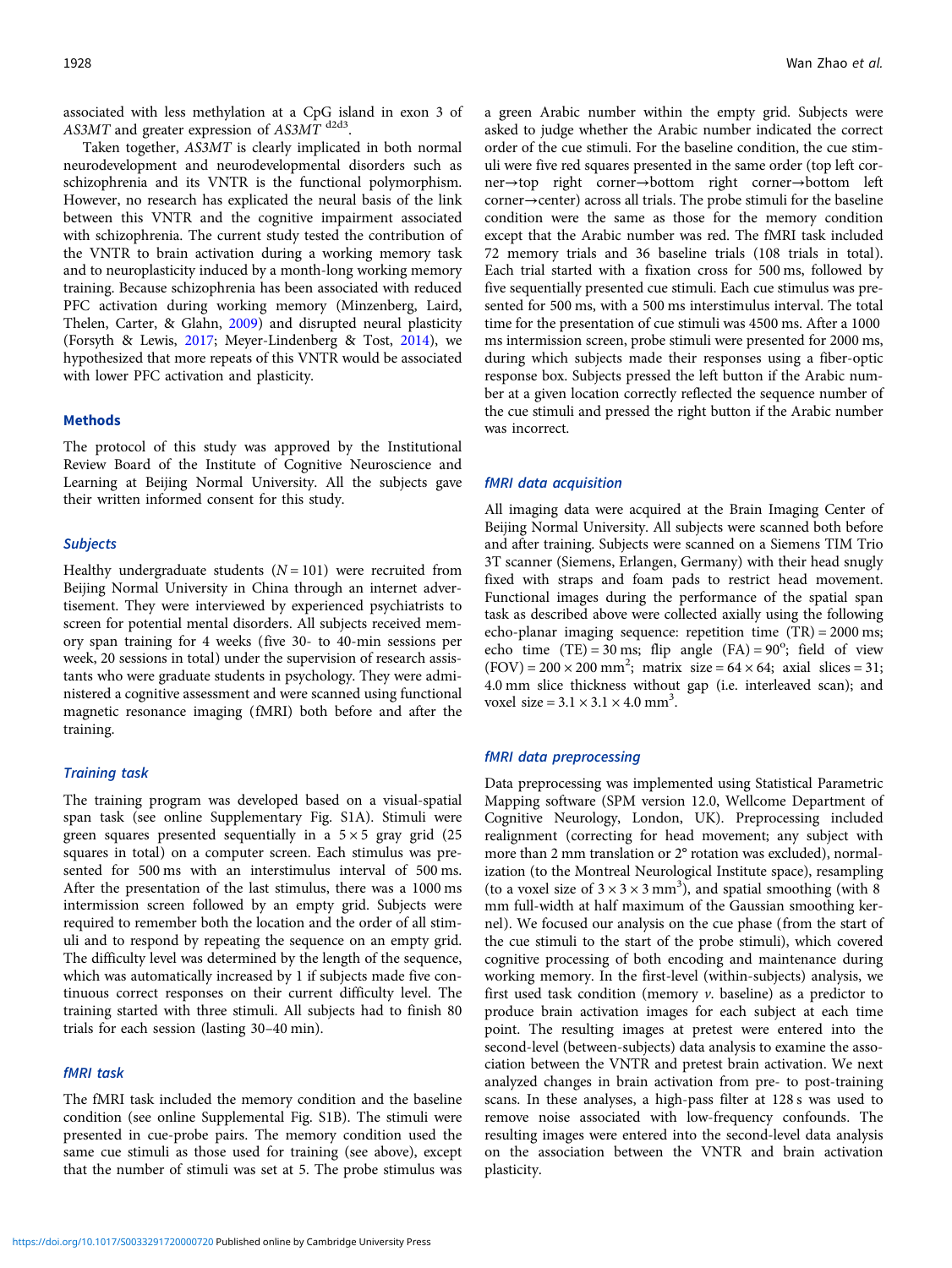#### **Genotyping**

Saliva samples were collected using an Oragene-DISCOVER Kit (DNA Genotek, Canada) from all subjects after they finished their pretest. Genomic DNA was extracted using the standard method supplied by the same kit. The polymerase chain reaction (PCR) for the triallelic VNTR was performed using a 9700 thermocycler (Applied Biosystems, USA) in  $10 \mu l$  amplification mixture containing 0.5 mM of each primer (forward: 5′ -CGGAGC AAGCCTGCCAG-3′ and backward: 5′ -TGAGGGGACGACA AAGG-3′ ), 1× AmpliTaq Gold™ 360 Master Mix (Applied Biosystems, USA), and 30 ng template DNA. After an initial 5 min at 96 °C, the PCR proceeded with 36 cycles of 96 °C for 30 s, 51 °C for 30 s, and 72 °C for 30 s. After a final 10 min at 72 °C, the PCR was terminated at 4 °C. The PCR products for two, three, and four repeats were 240 bp, 276 bp, and 312 bp, respectively. They were separated by electrophoresis in 3% agarose gels. Each sample was genotyped twice. Genotypes were read by two researchers. Of the total sample, we observed only three samples with the four-repeat allele. We excluded them from further data analysis due to the small sample size.

#### Data analysis

One-way ANOVA and  $\chi^2$  test in Statistical Product and Service Solutions software (SPSS version 22.0, SPSS Inc., Chicago, Illinois, USA) were used to compare genotypic differences in terms of demographic variables and behavioral data.

In the SPM 12.0 analyses of the fMRI data, we first conducted regression analyses to test the association between the VNTR and brain activation. Genotype (2R/2R v. 2R/3R v. 3R/3R) was entered as an independent factor, and brain activation (working memory condition minus baseline condition) at pretest as the dependent factor. The significance level was set at  $p < 0.05$  after whole-brain family-wise error (FWE) correction at the peak-level.

We also conducted regression analyses to test the genotypic effect on brain activation plasticity. In this analysis, genotype  $(2R/2R v. 2R/3R v. 3R/3R)$  was entered as an independent factor, and training-induced activation changes (posttest minus pretest) as the dependent factor. The significance level was also set at  $p < 0.05$  after whole-brain FWE correction at the peak-level. For the clusters showing significant genotypic effects, we extracted their activation values at both pretest and posttest to do post hoc repeated measures ANOVA in SPSS 22.0.

#### Results

No deviation from the Hardy–Weinberg equilibrium was found  $(p > 0.05)$ . As described above, three subjects carrying four repeats allele were excluded. Five additional subjects were excluded due to their excessive head motion (>2° or 2 mm) during either pre- or post-training fMRI scans, yielding a final sample of 93 subjects. In terms of genotype, there were 24 2R/2R, 47 2R/3R, and 22 3R/3R individuals. The three genotype groups were comparable on all demographic factors (all  $p_s > 0.05$ ) (see [Table 1\)](#page-3-0). Behavioral performance on the fMRI task at both pretest and posttest was comparable between genotypes (all  $p_s > 0.05$ ) (see [Table 1](#page-3-0)).

The VNTR was significantly associated with baseline brain activation in several brain regions that are known to be important for working memory (see [Fig. 1\)](#page-3-0). Specifically, the three-repeat allele was associated with lower baseline activation within the bilateral PFC, parietal cortex, and striatum, and it was associated with less baseline deactivation within both the anterior cingulate cortex (ACC) and the posterior cingulate cortex (PCC) (see [Fig. 1](#page-3-0), peak-level FWE corrected  $p_s < 0.001$ ).

In terms of training-induced changes, the three-repeat allele was associated with smaller activation changes after the training in three regions, including the right ventrolateral PFC (62 voxels,  $x = 48$ ,  $y = 18$ ,  $z = 3$ , peak-level FWE corrected  $p < 0.001$ , see [Fig. 2](#page-4-0)a), ACC (137 voxels,  $x = -3$ ,  $y = 48$ ,  $z = 9$ , peak-level FWE corrected  $p < 0.001$ , see [Fig. 2](#page-4-0)b) and PCC (292 voxels,  $x = -3$ , y  $= -45$ ,  $z = 30$ , peak-level FWE corrected  $p < 0.001$ , see [Fig. 2](#page-4-0)b). These three regions overlapped with those that showed VNTR-related baseline brain activation mentioned above. For the right ventrolateral PFC significant cluster, 41 out of the 62 voxels' baseline activations were significantly associated with the VNTR (peak-level FWE corrected  $p < 0.001$ , see online Supplementary Fig. S2). For both the ACC and PCC significant clusters, all voxels' baseline activations were significantly associated with the VNTR (peak-level FWE corrected  $p_s < 0.001$ ).

Activation values at both pretest and posttest for the three regions were then extracted. The activation level at the right ventrolateral PFC was reduced after the training  $(F = 25.29,$  $p < 0.001$ ). The 2R/2R group and the 2R/3R group showed significant PFC activation reduction after the training (for the 2R/2R group,  $F = 18.02$ ,  $p < 0.001$ ; for the 2R/3R group,  $F = 10.78$ ,  $p = 0.002$ ), but the 3R/3R genotype group showed a similar but not significant trend ( $F = 2.64$ ,  $p = 0.118$ ). The deactivation level at the ACC ( $F = 30.69$ ,  $p < 0.001$ ) and PCC ( $F = 32.54$ ,  $p < 0.001$ ) was also reduced after the training. For the ACC, all three genotype groups showed significant deactivation reduction (for the 2R/2R,  $F = 13.61$ ,  $p = 0.001$ ; for the 2R/3R,  $F = 10.69$ ,  $p = 0.002$ ; for the 3R/3R,  $F = 7.37$ ,  $p = 0.012$ ), although the change in the 2R/2R genotype was the most significant. For the PCC, the two genotypes carrying the two-repeat allele showed significant deactivation reduction (for the 2R/2R,  $F = 14.60$ ,  $p = 0.001$ ; for the 2R/3R,  $F = 19.20$ ,  $p < 0.001$ ), but the 3R/3R genotype group showed only a similar but not significant trend ( $F = 3.19$ ,  $p = 0.087$ ).

### **Discussion**

The current fMRI study tested the contribution of a schizophrenia risk variant within the AS3MT gene to both baseline brain activation and training-related brain activation plasticity. We focused on a VNTR that is near, and in very strong LD with, AS3MT SNPs (e.g. rs7085104, rs11191914, and rs11191424) that have genome-wide significant associations with schizophrenia. This VNTR has been reported to be the most significant eQTL for  $AS3MT<sup>d2d3</sup>$ , a schizophrenia-specific isoform involved in neural development (Li et al., [2016](#page-5-0)). We found that the VNTR was significantly associated with both baseline brain activation and brain activation plasticity at three closely related regions, including the right ventrolateral PFC, the ACC, and the PCC.

Consistent with our hypothesis, we found that the three-repeat allele of the VNTR was associated with PFC hypoactivation at the baseline condition. This result is consistent with two recent meta-analyses that have suggested much lower PFC activation in schizophrenia patients and/or their healthy relatives than in healthy controls during working memory (Minzenberg et al., [2009](#page-5-0); Zhang, Picchioni, Allen, & Toulopoulou, [2016\)](#page-5-0). A study that compared brain activation during working memory encoding and maintenance processes between schizophrenia patients and healthy controls also confirmed this result (Anticevic, Repovs,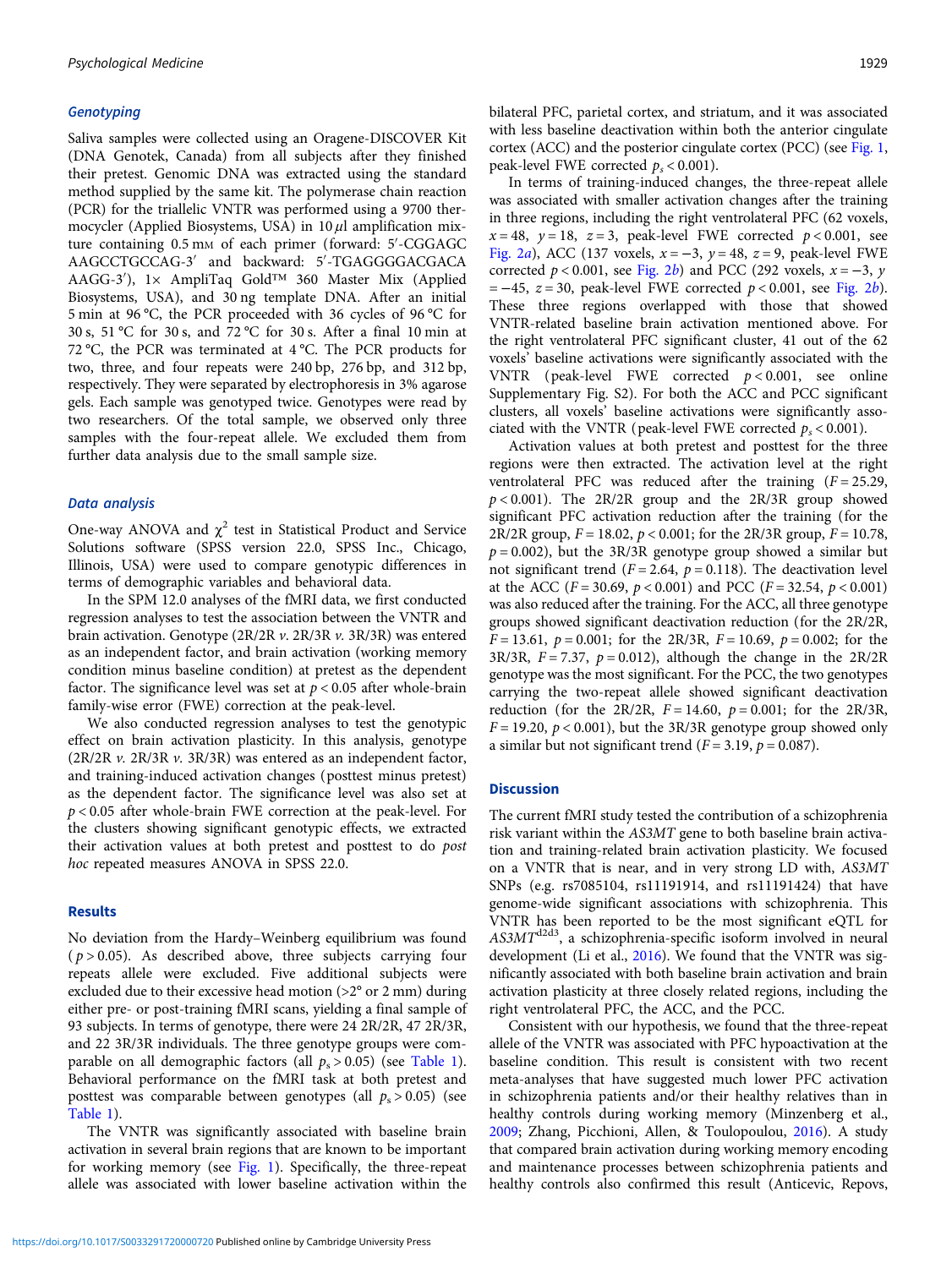<span id="page-3-0"></span>Table 1. Demographic variables and behavioral performance across the three VNTR groups

|                                                |                   | Mean $\pm$ s.p.   |                   |               |       |
|------------------------------------------------|-------------------|-------------------|-------------------|---------------|-------|
|                                                | 2R/2R             | 2R/3R             | 3R/3R             | F or $\chi^2$ | p     |
| Number of subjects                             | 22                | 47                | 24                |               |       |
| Gender (male/female)                           | 5/17              | 11/36             | 4/20              | 0.45          | 0.797 |
| Age (years)                                    | $21.05 \pm 2.17$  | $22.23 \pm 2.335$ | $22.12 \pm 2.53$  | 2.02          | 0.138 |
| Education (years)                              | $15.00 \pm 1.63$  | $15.79 \pm 1.94$  | $15.63 \pm 2.28$  | 1.21          | 0.302 |
| IQ <sup>a</sup>                                | $131.05 \pm 4.73$ | $129.85 \pm 5.81$ | $129.17 \pm 6.57$ | 0.62          | 0.540 |
| fMRI task performance at pretest <sup>b</sup>  | $0.91 \pm 0.07$   | $0.89 \pm 0.08$   | $0.90 \pm 0.06$   | 0.05          | 0.948 |
| fMRI task performance at posttest <sup>b</sup> | $0.96 \pm 0.05$   | $0.92 \pm 0.07$   | $0.94 \pm 0.05$   | 3.06          | 0.052 |

<sup>a</sup>Full scale IQ, as measured by Wechsler Adult Intelligence Scale.

<sup>b</sup>Using age, gender, and education as covariates.



Fig. 1. Significant genotypic effects on baseline brain activation based on whole-brain analysis. Individuals with the three-repeat allele showed significantly lower activation within the regions belonging to the ECN (i.e. bilateral PFC and bilateral parietal cortex, in warm colors) and some subcortical regions that have been reported to be activated during learning and working memory (i.e. bilateral striatum, in warm colors). Additionally, individuals with the same allele showed lower deactivation within regions belonging to the DMN (i.e. the ACC and the PCC, in cool colors).

& Barch, [2011\)](#page-4-0). Based on such findings, the current study focused on the encoding and maintenance processes of working memory and found that individuals with the three-repeat allele failed to recruit PFC to the same extent as those with the two-repeat allele.

Moreover, we found that the three-repeat allele was associated with less PFC activation reduction induced by the training. This finding, together with altered expression of  $AS3MT^{d2d3}$  during neural development, suggested that this gene plays an important role in neuroplasticity. As reported by several randomized controlled studies, working memory training decreases brain activation at the PFC (Brehmer et al., [2011;](#page-5-0) Salmi, Nyberg, & Laine, [2018\)](#page-5-0). Our current results also support that conclusion. Less decreased activation of the PFC after training indicated less plasticity in this region. The association between the three-repeat allele and less PFC plasticity was then consistent with the neuroplasticity hypothesis of schizophrenia (Forsyth & Lewis, [2017\)](#page-5-0), which states that schizophrenia patients not only exhibit a developmental delay in some brain regions including the PFC (Harris et al., [2007](#page-5-0); Thermenos et al., [2013](#page-5-0)) but also exhibit decreased brain reactivity to changing environmental demands (Li et al., [2015;](#page-5-0) Meyer-Lindenberg & Tost, [2014\)](#page-5-0). Because the memory span training led to reduced PFC activation, it seems that training improved PFC efficiency rather than mobilizing more PFC resources. In accordance with this speculation, we might infer that individuals with the three-repeat allele might have had insufficient PFC involvement at the baseline condition and benefit less

from the training compared to individuals with the two-repeat allele. This may be a reason for the observed association between the three-repeat allele and less PFC plasticity. In sum, possible mechanisms for the contributions of this VNTR to schizophrenia may involve less recruitment of the PFC and also impaired PFC plasticity for individuals with the risk variant.

In addition to the PFC, our results also highlighted the importance of the ACC and PCC for the role of AS3MT in brain function. Unlike the PFC, which is an important component within the executive control network (ECN) and is activated during working memory, both the ACC and PCC belong to the default mode network (DMN) and are deactivated (i.e. suppressed) when performing a working memory task. Deactivation of the DMN suppresses mind wandering and other kinds of spontaneous thought, which is helpful for the brain to reallocate its limited resource to the ECN (Fox, Spreng, Ellamil, Andrews-Hanna, & Christoff, [2015;](#page-5-0) Huijbers et al., [2012](#page-5-0)) to perform the ongoing working memory task. In addition to reduced activation of the PFC, reduced deactivation of the DMN has also been associated with worse working memory encoding and maintenance processes in patients with schizophrenia (Anticevic et al., [2011](#page-4-0)). Consistently, we found that the three-repeat allele was associated with less baseline DMN deactivation in addition to less baseline PFC activation. In fact, our previous studies about another schizophrenia risk gene polymorphism (MIR137 rs1625579) also found an association between the risk variant and less deactivation of the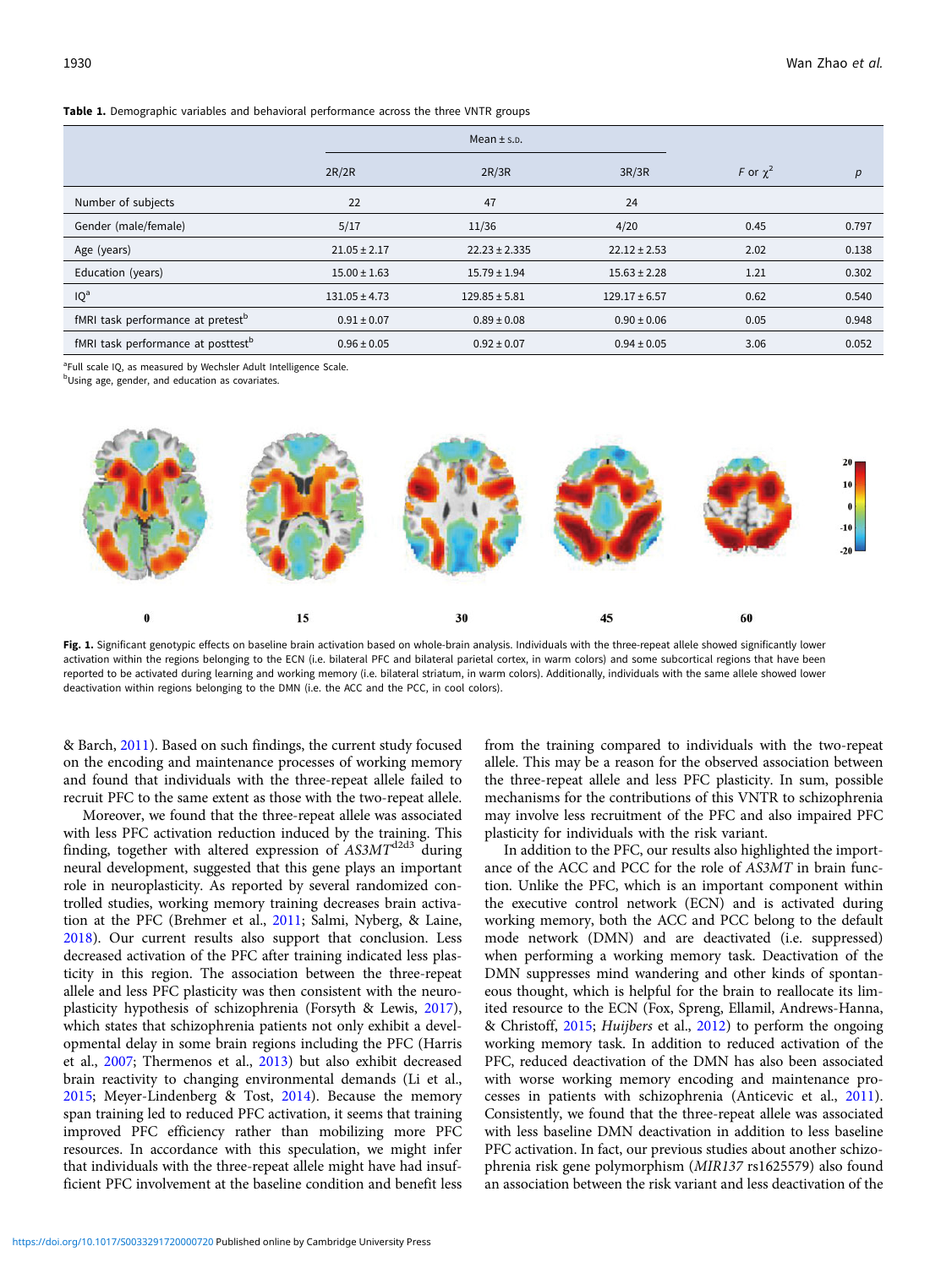<span id="page-4-0"></span>

Fig. 2. Significant genotypic effects on training-related neural plasticity. Panel (a) shows that the three-repeat allele, which has been associated with the upregulated expression of AS3MT d<sup>2d3</sup>, was significantly associated with less activation reduction within the right ventrolateral PFC (62 voxels, x = 48, y = 18, z = 3, peak-level FWE corrected  $p$  < 0.001). Panel (b) shows that the three-repeat allele was associated with less deactivation reduction within both the ACC (137 voxels, x = -3, y = 48, z = 9, peak-level FWE corrected  $p$  < 0.001) and the PCC (292 voxels, x = -3, y = -45, z = 30, peak-level FWE corrected  $p$  < 0.001), both of which were important components of the DMN.

DMN (Zhang et al., [2018](#page-5-0)). For the role of the VNTR in plasticity of both the ACC and PCC, it is again the three-repeat allele that was associated with less baseline recruitment (i.e. less deactivated) further showed less deactivation reduction. Previous studies have suggested that the deactivation within the DMN was reduced in response to lower cognitive demands (Mckiernan, Kaufman, Kucera-Thompson, & Binder, [2003](#page-5-0); Park, Polk, Hebrank, & Jenkins, [2010](#page-5-0)). The working memory training reduced the difficulty of the same fMRI task, which in turn reduced the deactivation of the DMN. Accordingly, less reduction of the DMN deactivation indicated less DMN plasticity. Therefore, the association between the three-repeat allele and less deactivation reduction after the training within the DMN suggested worse DMN plasticity for individuals with the risk allele. In sum, in addition to the right ventrolateral PFC, less recruitment and impaired plasticity within both the ACC and PCC also contributed much to the predisposition of the AS3MT risk variant to schizophrenia.

Three other issues need to be mentioned. First, although the VNTR was associated with baseline brain activation in the parietal cortex and the striatum, it did not show any association with the plasticity of these regions. Considering that the PFC plays a different role in working memory (i.e. active maintenance of working memory) compared with both the parietal cortex (working memory capacity) and the striatum (working memory updating), it seems that the VNTR may only affect the plasticity of a specific working memory component. Second, our finding about the association between the three-repeat allele and impaired brain activation plasticity may partly explain why individuals with genetic susceptibility to schizophrenia are prone to be triggered by stressful events (Beaton & Simon, [2011;](#page-5-0) Gomes & Grace, [2017;](#page-5-0) Howes, McCutcheon, Owen, & Murray, [2017\)](#page-5-0). The working memory training task could partly mimic the high-stress pathogenic environment of schizophrenia. As is known, individuals with high vulnerability for schizophrenia are prone to symptoms under high stress (Beaton & Simon, [2011;](#page-5-0) Gomes & Grace, [2017;](#page-5-0) Howes et al., [2017\)](#page-5-0) because of their inability to dynamically adapt their brain to the changing environmental demands (Li et al., [2015;](#page-5-0) Meyer-Lindenberg & Tost, [2014](#page-5-0)). The training involved in the current study was of an adaptive style, which was likely to place

trainees in a high-stress environment by keeping the working memory task at a difficulty level that is close to their capacity. This may be an additional advantage of using training-related plastic changes as an index of brain functions of patients with schizophrenia. Finally, the current study included only healthy participants because of the high demand of the training, and thus any implications of the results for our understanding of schizophrenia are tentative. Future research should adapt our methods so they can be used with patients with schizophrenia.

In conclusion, this study suggested that the schizophrenia risk variant of the AS3MT gene was associated with not only less brain function but also less brain functional plasticity, especially at three closely related regions (i.e. the right ventrolateral PFC, the ACC, and the PCC). These results deepened our understanding of the role of AS3MT in neural plasticity related to memory span training.

Supplementary material. The supplementary material for this article can be found at <https://doi.org/10.1017/S0033291720000720>

Acknowledgements. We would like to thank all the volunteers. For the author contributions, Jun Li had full access to all of the data in the study and takes responsibility for the integrity of the data and the accuracy of the data analysis. Jun Li and Qi Dong designed the study and wrote the protocol. Wan Zhao, Qiumei Zhang, Yang Li, Boqi Du, and Xiaoxiang Deng collected the data and managed the literature searches. Wan Zhao and Xiongying Chen completed the DNA extraction and genotyping. Xiaohong Li, Feng Ji, Chuanyue Wang, and Yu-Tao Xiang selected the sample and evaluated them. Chuansheng Chen reviewed and polished the manuscript in language expression and logicality. Wan Zhao undertook the statistical analysis and wrote the first draft of the manuscript.

Financial support. This work was supported by grants from the National Natural Science Foundation of China (31771242 and 81571045).

Conflict of interest. The authors declare that they have no conflict of interest in this manuscript.

#### References

Anticevic, A., Repovs, G., & Barch, D. M. (2011). Working memory encoding and maintenance deficits in schizophrenia: Neural evidence for activation and deactivation abnormalities. Schizophrenia Bulletin, 39, 168–178.